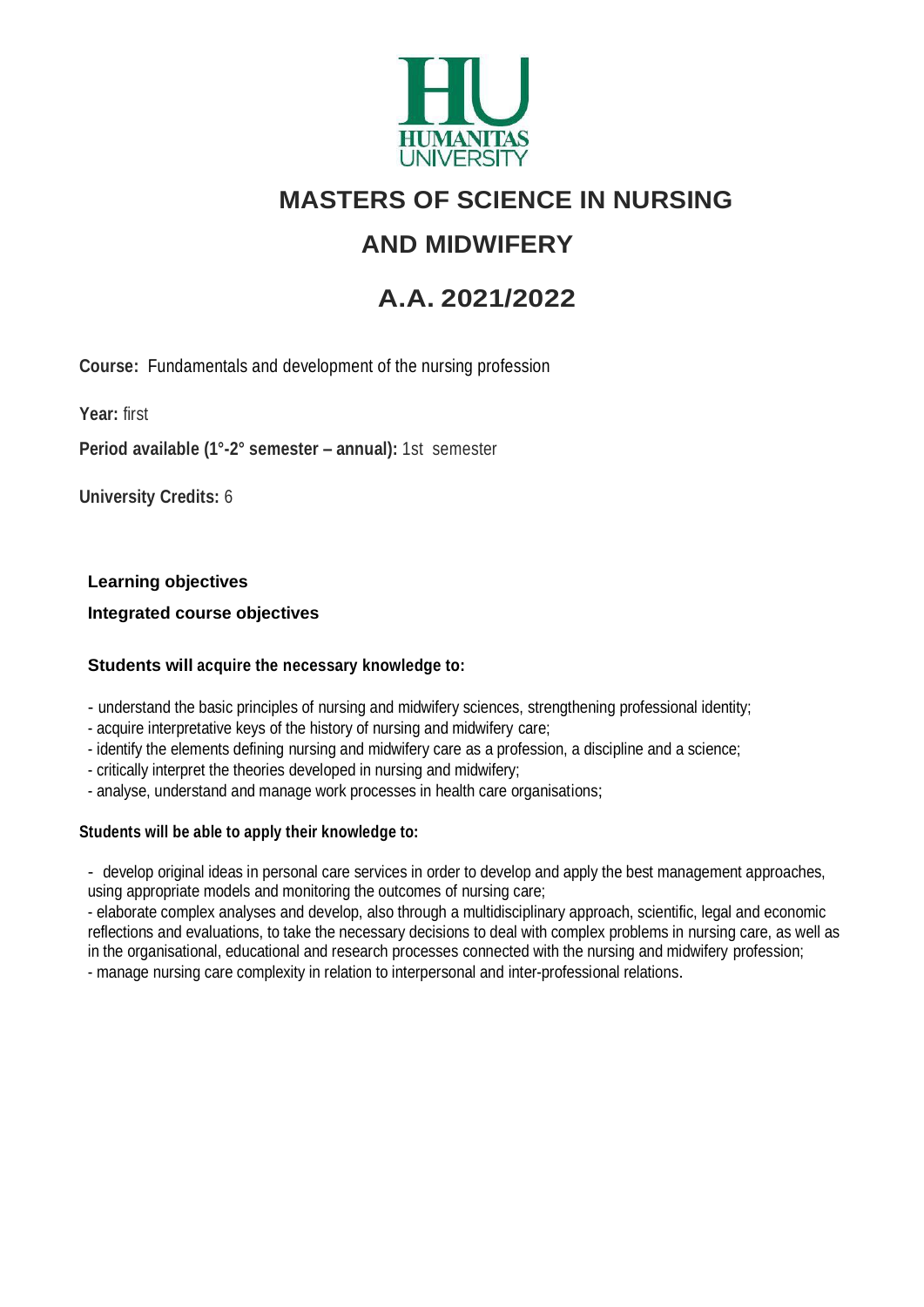

Objectives of each integrated course module:

#### • **General Nursing Sciences, General Clinics and Paediatrics MED/45**

**The students will be knowledgeable** in the history and theories of nursing and their evolution, improving critical thinking and clinical reasoning, also through the use of advanced care planning methods.

In particular, students will be knowledgeable and able to understand the following points:

- the historical-philosophical roots of nursing identity;
- the development and epistemological foundations of the nursing discipline;
- the development and classification of nursing knowledge;
- the core of nursing care;
- the sensitive outcomes of nursing care;
- the concepts and values contained in the Code of Ethics of the nursing professions;
- the definition of responsibility and competence in the light of the Code of Ethics.

In particular, students will be knowledgeable and able to apply their knowledge in order to:

- understand the historical research method for reading and interpreting the history of nursing care;
- read nursing theorisations critically;

- use critical thinking and clinical reasoning when caring for the patient to detect and manage nursing-sensitive outcomes;

- understand the concepts and values of the Code of Ethics in professional practice;
- identify ethical problems in their professional activity;
- apply the ethical and deontological contents.

.

**Autonomy of judgement**: be able to analyse clinical areas with advanced disciplinary tools.

**Communication skills**: be able to support clinical choices.

**Learning ability**: develop complex and innovative clinical pathways within health care structures.

#### • **Obstetrical and Gynaecological Nursing MED/47**

Students will be able to analyse the characteristics of midwifery care in the light of gender medicine and the development of hospital and community networks.

In particular, students will be knowledgeable and able to apply their knowledge in order to::

- Understand historical changes from the figure of the mother, godmother, midwife;
- Maternity hospitals: unmarried and poor mothers at the service of training;

- Puerperal fever and the 'indecent' discovery of Semmelwais;

- The technocratic, humanist and holistic paradigm of childbirth;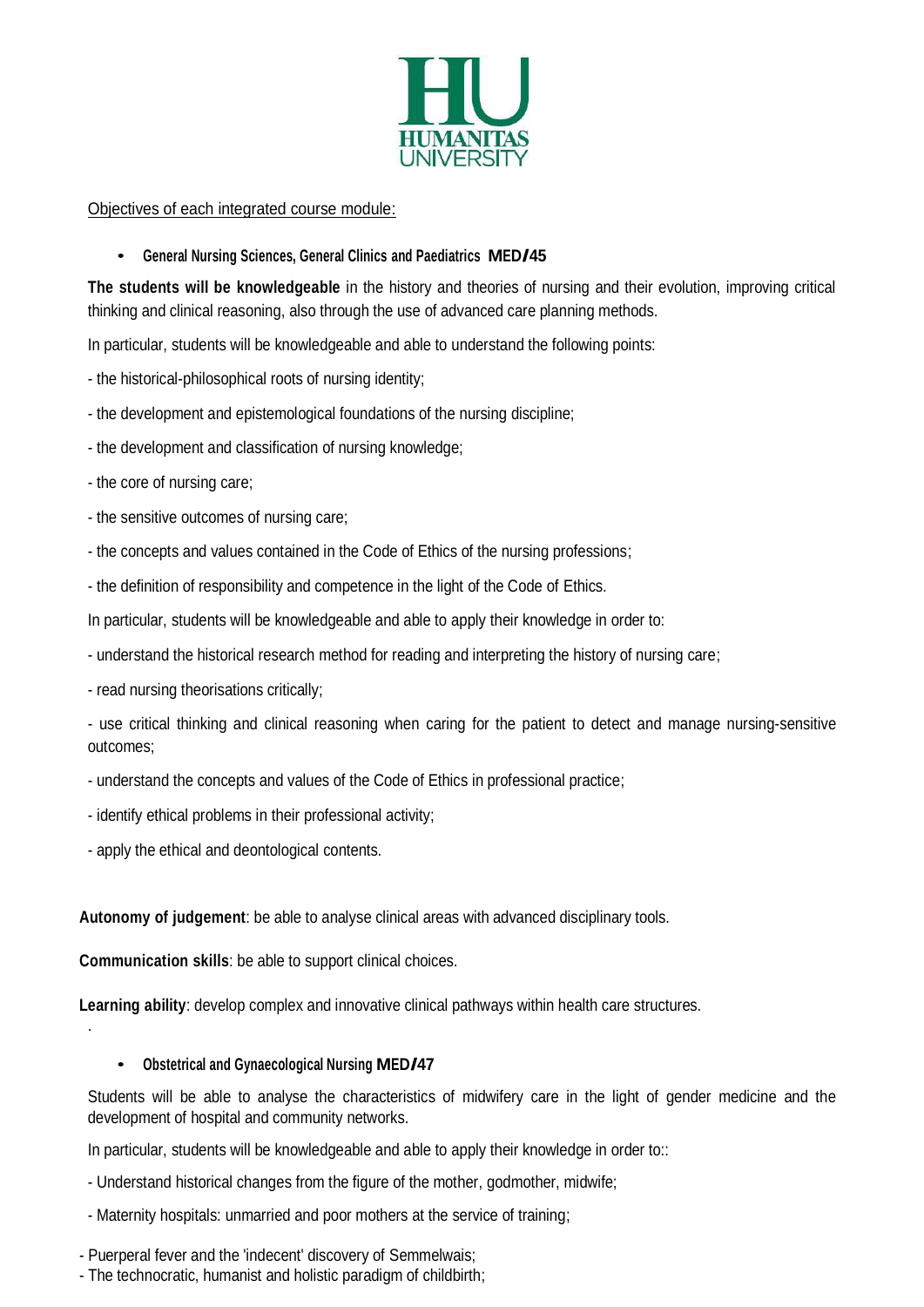

- Midwifery and the process of constructing a professional identity;
- Migrant women and reproductive health;
- The function of the midwife in the midwifery process;
- Pregnancy and the BRO project.

In particular the students will:

- know the history of women and the changes that have occurred over the last few years.
- understand how to identify women's needs and wishes within the care setting, respecting their culture.

**Autonomy of judgement:** be able to identify women's needs within the different healthcare settings

**Communication skills:** be able to support clinical choices**.**

**Ability to learn:** develop complex and innovative women's clinical pathways within healthcare structures.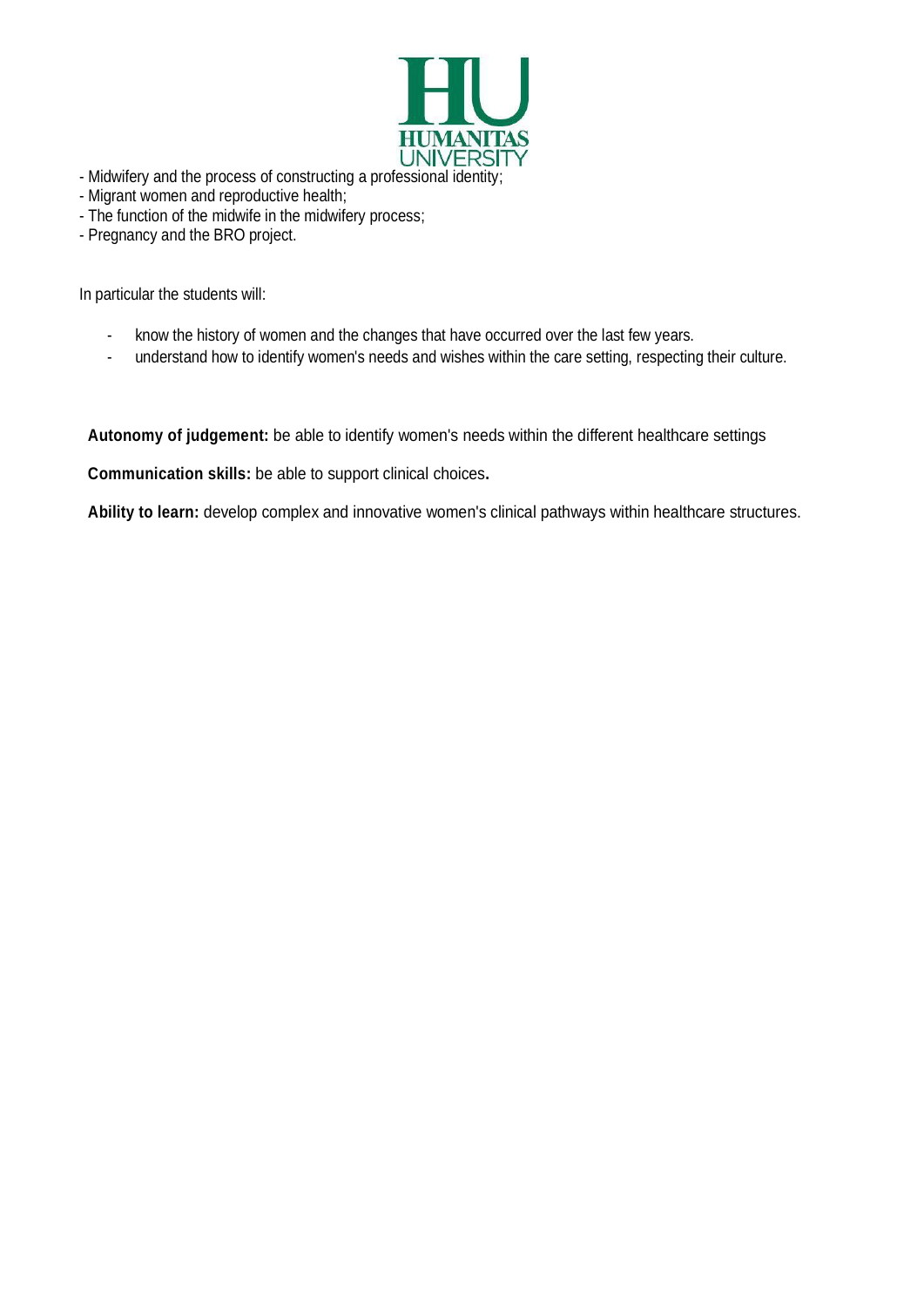

#### **Economics and business management SECS-P/08 Students will acquire the necessary knowledge to:**

- Understand the structure of corporate management and governance of healthcare companies, placing them in the economic and regulatory framework in which they operate.
- Understand the meaning of cultural and organisational change and the skills needed to manage it taking into account one's own attitudes and complexities, as well as the opportunities of professional growth, employability and reputation.

#### **In particular, students will be able to apply their knowledge to:**

**-** understand the meaning of change management, the reasons why it is implemented and the levers to set up and manage a change management programme;

- understand the skills needed to deal with a change process:

- a. listening and effective communication;
- b. influencing and negotiation;
- c. creative problem solving;
- d. team-working;
- e. people management and development;
- think in terms of (meta)brand reputation

#### **In particular, students will be able to apply their knowledge to**:

- understand the dynamics of cultural and organisational change;
- act out key behaviours for effective role management within change;
- value their professional identity in the best possible way.

**Autonomy of judgement:** be able to analyse healthcare organisational frameworks through the integration

of disciplinary and non-disciplinary theories.

**Communication skills:** be able to motivate the organisational choices**.**

**Ability to learn:** develop complex and innovative organisational projects within healthcare structures.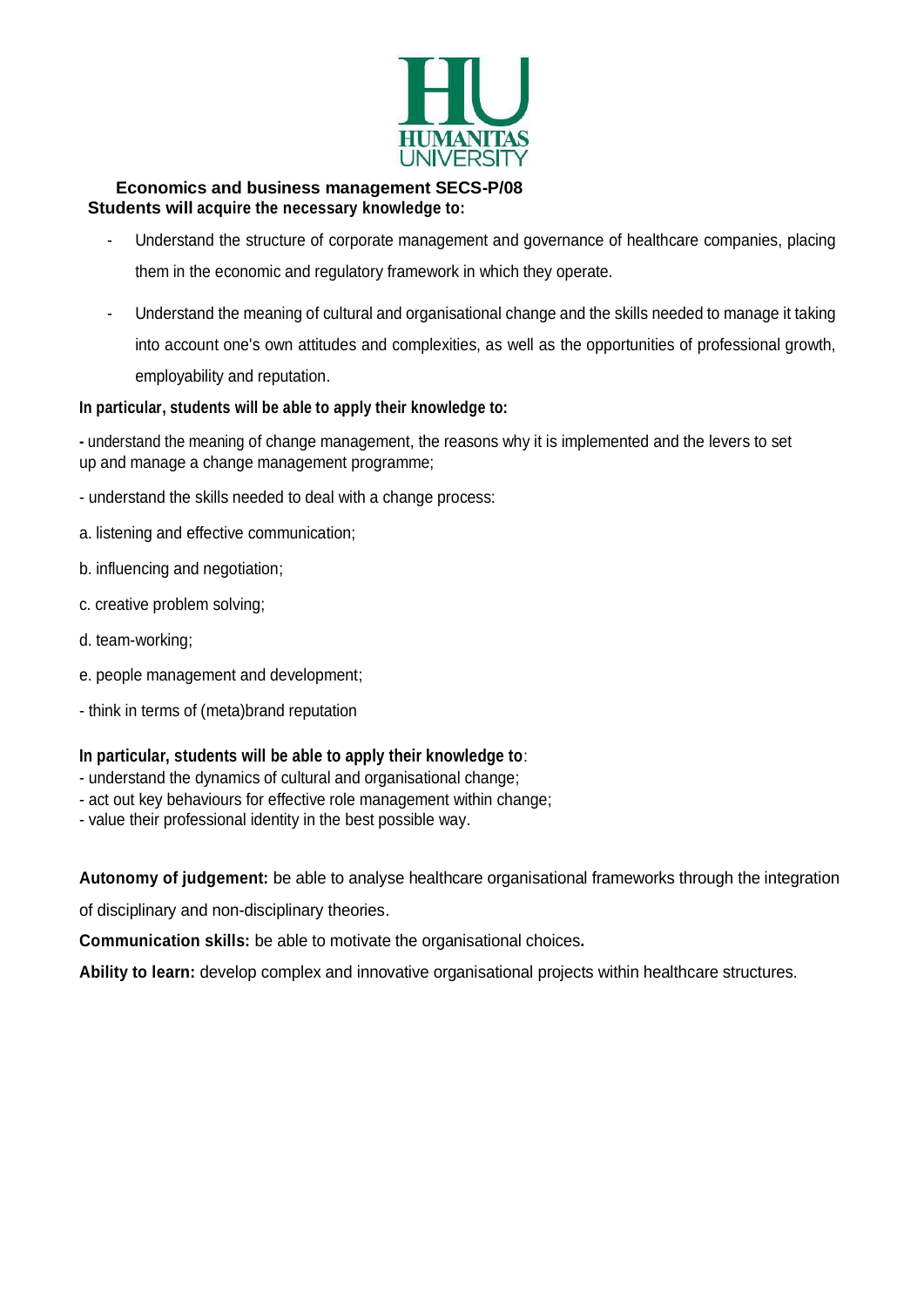

#### **Pre-requisites**

In order to successfully pass the modules, the students should have the following pre-requisites:

#### **General Nursing Sciences, General Clinics and Paediatrics, MED/45**

Manzoni E., Lusignani M., Mazzoleni B., Storia e filosofia dell'assistenza infermieristica. Milano: CEA, 2019

### **Obstetrical and Gynaecological Nursing , MED/47**

Suggested reading:

Nadia Maria Filippini, Generare, partorire, nascere. Una storia dall'antichità alla provetta, Viella Editore, 2017.

**Economics and business management SECS-P/08**

No prerequisites required.

#### **Content**

Content of each integrated course module:

- **1. General Nursing Sciences, General Clinics and Paediatrics, MED/45**
- Historical-philosophical roots of nursing identity;
- Concept of nursing and nursing care;
- History and historiography of nursing: introduction to the methodology of historical research;
- Historical frameworks;
- The process of professionalization: the nursing profession.

#### **2. Epistemology of nursing:**

- **-** Development of the discipline of nursing: evolution of scientific and disciplinary knowledge.
- Epistemological foundations.

#### **3. Evolution and classification of nursing knowledge:**

- **-** Specialised scientific language to describe and measure phenomena: implications in practice and classification systems;
- Paradigms and schools of thought;
- Conceptual models and theories (large, medium and small range);
- Elements of theoretical criticism.

#### **4. The core of nursing care and nursing-sensitive outcomes:**

**-** Tools for analysis, planning, management and evaluation of nursing-sensitive outcomes;

- Taking care of the patient: nursing care process and critical thinking;

- From clinical reasoning of the newly qualified nurse to clinical reasoning of the nurse with advanced clinical skills;

- Nursing and its relation to health;

- Philosophy of nursing: caring relationships and human development; meaning and expression of the nursing gesture in nursing care.

#### **5. The new code of ethics for nursing professions**

- The concepts and values of the Code of Ethics as a guide for ethically aware professional practice;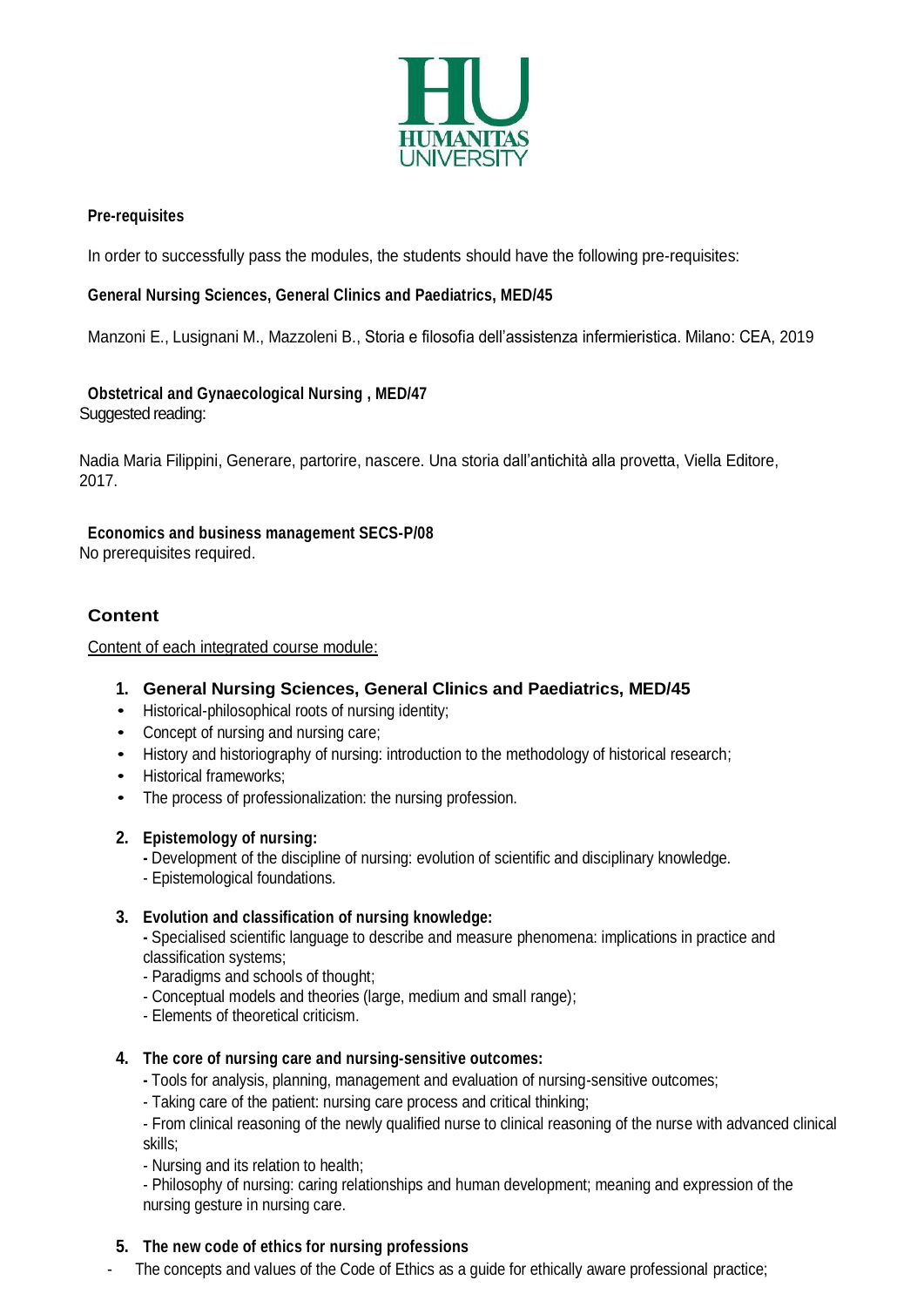

- The application aspects of the Code of Ethics in professional practice;
- Development of professional responsibility and competences in the light of the Code of ethics.
	- **Obstetrical and Gynaecological Nursing , MED/47**
- Theories and epistemology of midwifery care;
- The principles of woman-centred care, with reference to gender medicine;
- The birth pathway: application of midwifery partnership to organisational models and clinical practice;
- The BRO (low obstetrical risk) self-management;
- Care during pregnancy, childbirth and puerperium;
- Care pathway of the critical pregnant woman;
- Sentinel events in obstetrics and obstetrical near misses: good practices and actions for improvement;
- Midwifery surveillance activities during pregnancy, birth and puerperium;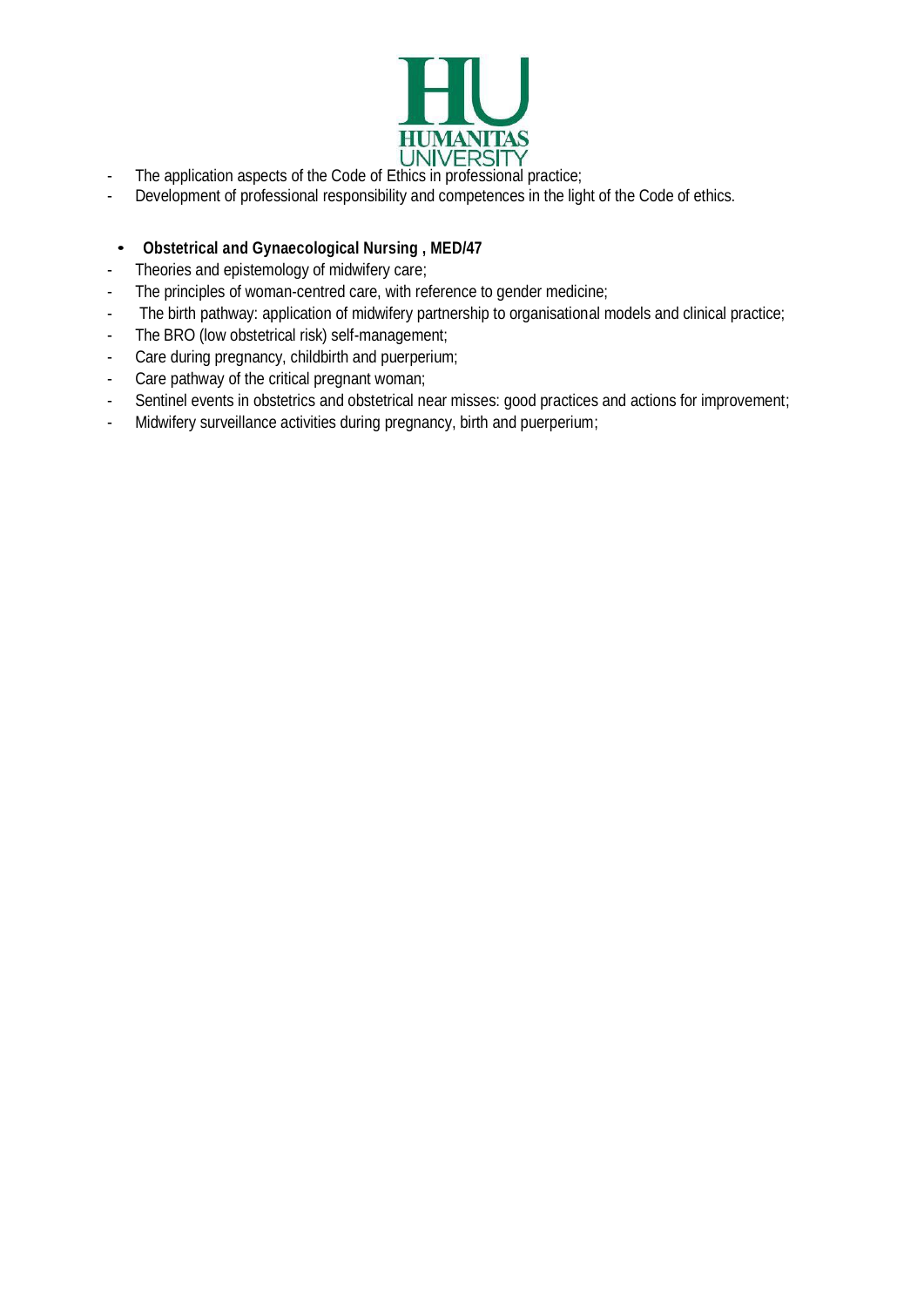

#### **Economics and business management SECS-P/08**

#### **1. Organisational changes**

- **-** Fluidity and porosity of the new organisational context in the era of social communication;
- From task to "choice": the new professional paradigm of digital humanism;
- Change management as a structured response to context changes and as an opportunity for professional growth.

#### **2. The reasons behind our success**

- **-** McClelland's theory of needs;
- From needs to dominant motivators: organisational attitudes and mechanisms of recognition and gratification;
- Recognising motivators in oneself and in others (colleagues / collaborators).

#### **3. Skills needed for growth through change**

#### **a. Listening and effective communication**

- **-** Guiding listening (recognising mistakes)
- Watzlawick's axioms of communication
- The 3 levels of communication and communication strategies

#### **b. Impact &Influencing**

- **-** Analysis of the playing field in interpersonal confrontation and behavioural orientations within interpersonal relationships;
- Credibility and reinforcement strategies;
- Building and negotiating successful proposals: the Chamberlain model.

#### **c. Creativity and lateral problem solving**

- Creativity methods for problem "manipulation";
- Designing and leading a creative brainstorming session;
- From brainstorming to planning: the "filter ideas".

#### **d. Effective team-working**

- **-** Characteristics and life cycle of the team (Bruce Tuckman's 4 phases);
- Key roles within the group (David Kolb's model);
- Dynamics within groups (from dependency to interdependency: Kelley and Thibaut's model).

#### **e. People management and development**

- **-** Situational leadership (Hersey Blanchard model);
- Behavioural approach to resource management;
- The definition of development plans for the resources managed.

#### **f. The (meta)brand reputation (external intervention by Reputation Institute - TBC)**

- Reputation: meaning, dimensions, strategic value;
- Brand and meta-brand reputation: what it means and why invest in it;
- Measuring brand reputations and the aspects in which to invest to enhance its value.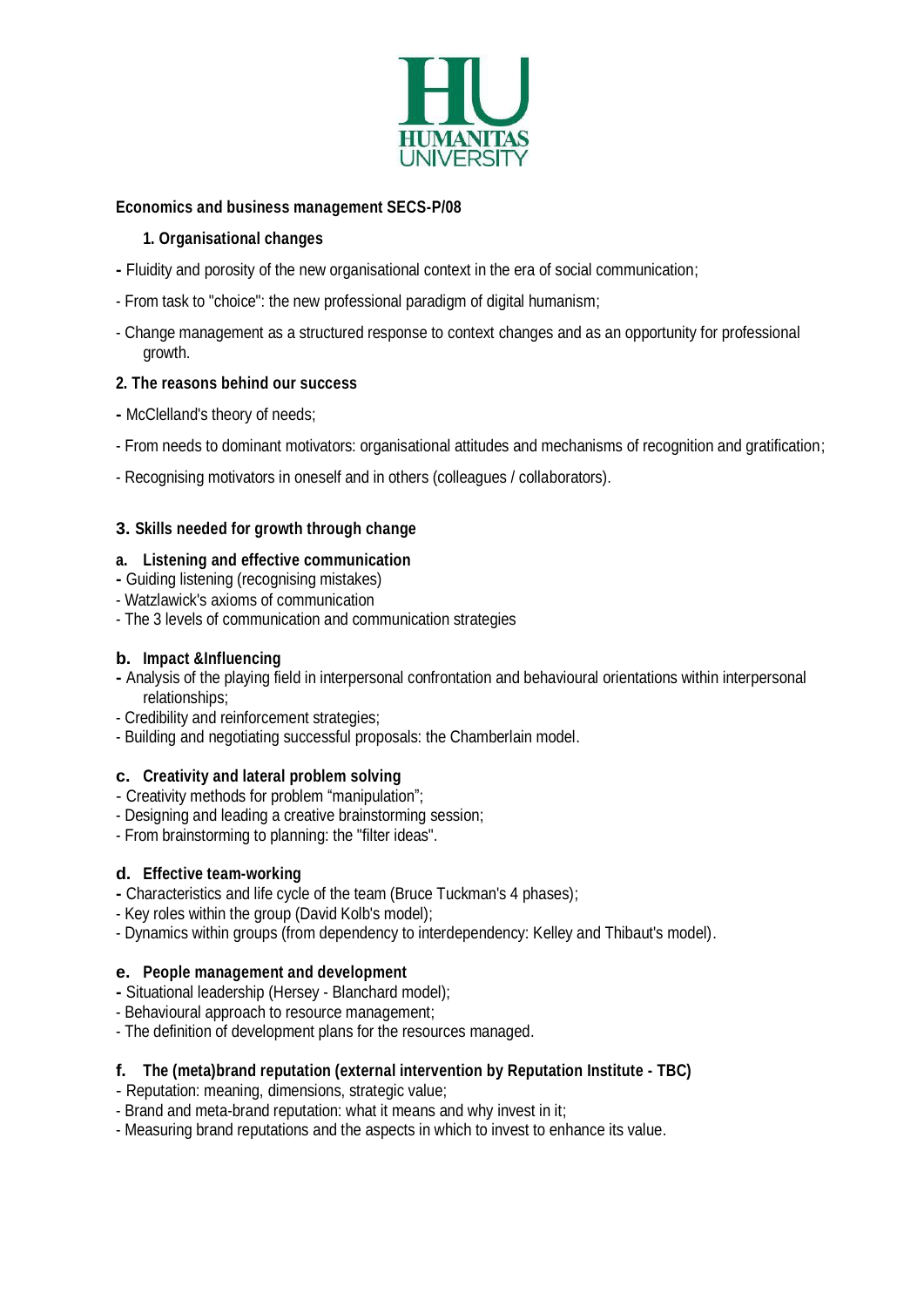

#### **General Nursing Sciences, General Clinics and Paediatrics, MED/45**

The learning activity will be carried out mostly in the classroom or online in weekly sessions of 3 to 5 hours and will be characterised by:

- Lectures and individual guided study
- Guided analysis of historical documents
- Practical individual or group activities
- Seminars with experts to deepen the topics covered

#### **Obstetrical and Gynaecological Nursing** , **MED/47**

The learning activity will be carried out mostly in the classroom or online in weekly sessions of 3 hours and will be characterised by:

- Lectures and individual quided study
- Guided analysis of historical documents

#### - **Economics and business management SECS-P/08**

The learning activity will be carried out mostly in the classroom or online in weekly sessions of 3 hours and will be characterised by:

- - sharing and discussion of "ice-breaker" stimuli for reflection;
- small experiential activities aimed at developing lateral thinking;
- watching and analysing blobs;
- "self scoring" questionnaires for self-diagnosis of relevant behavioural skills and attitudes;
- individual and group exercises;
- presentation of reference managerial models and tools.

#### **Teaching and learning activities and teaching methods**

Class or group guided discussions of practical cases.

#### **Assessment method**

#### **General Nursing Sciences, General Clinics and Paediatrics, MED/45**

The final exam will consist in an oral exam, with a mark of maximum 31/30.

#### **Obstetrical and Gynaecological Nursing** , **MED/47**

The final exam will consist in an oral exam, with a mark of maximum 31/30.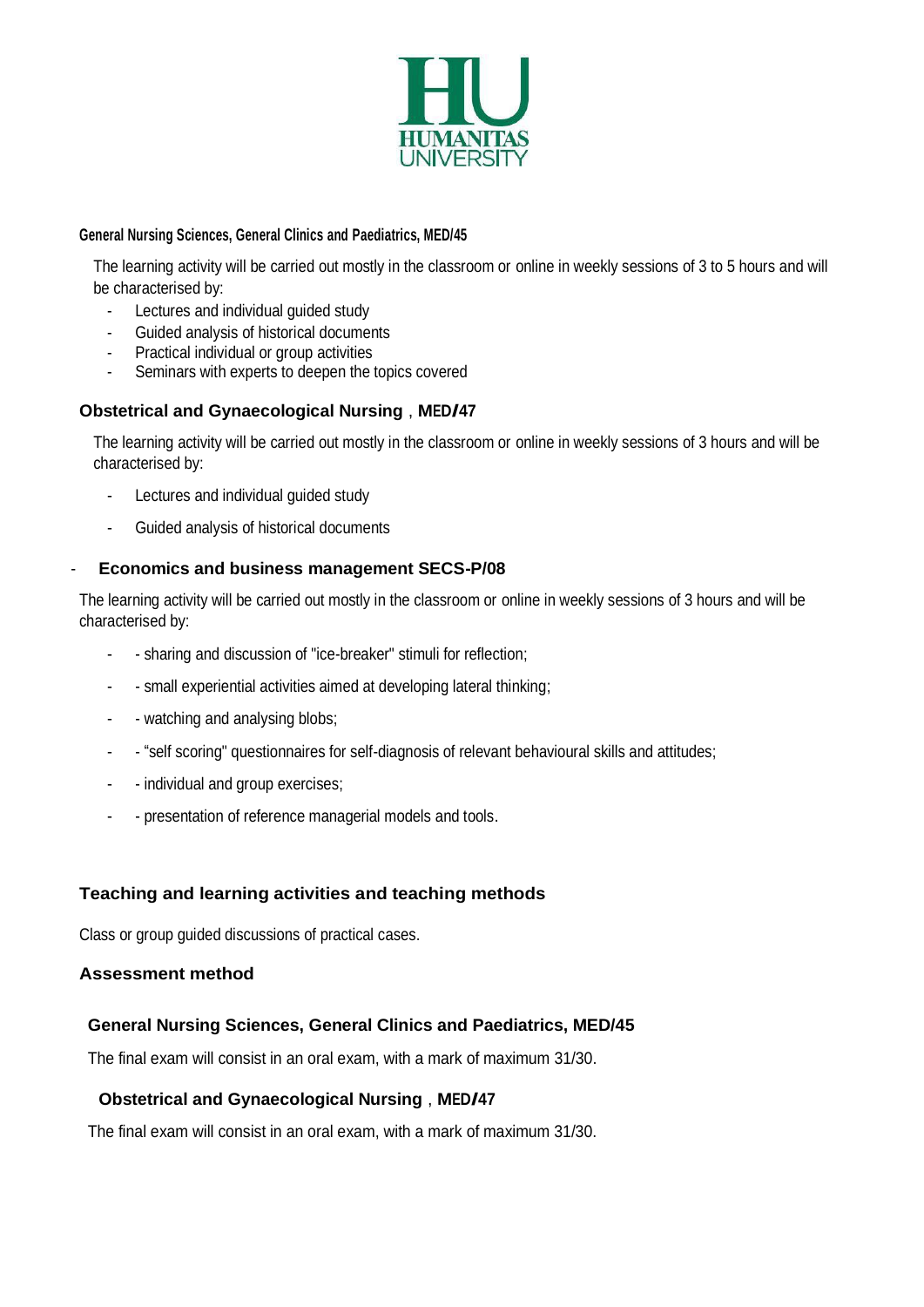

#### -**Economics and business management SECS-P/08**

The final exam will consist in a written examination with multiple choice answers, with a mark of maximum 31/30.

The written exam is structured in 3 blocks, each consisting of 10, 10 and 11 questions, for a total of 31 questions. In order to pass the written examination, students must score an overall of 60% correct answers in all questions, with a minimum of 50% correct answers in each of the three blocks.

The mark for the written examination will be equal to the number of correct answers.

The examination will be passed if a pass mark (18/30) is achieved in each module.

The marks from the three modules will be combined to form a single final mark weighted according to the university credits in each discipline.

In order to obtain the "cum laude" the student will have to reach a mark of 33/30. The results will be published in 15 working days.

#### **Recommended readings**

#### **General Nursing Sciences, General Clinics and Paediatrics, MED/45**

- Manzoni, Le radici e le foglie. Una visione storico-epistemologica della disciplina infermieristica, Milano: CEA, 2016.
- Code of ethics for nursing professions https:/[/www.fnopi.it/archivio\\_news/attualita/2629/Il%20testo%20definitivo%20Codice%20Deonto](http://www.fnopi.it/archivio_news/attualita/2629/Il%20testo%20definitivo%20Codice%20Deonto) logico%20degli%20Ordini%20delle%20%20Professioni%20Infermieristiche%202019.pdf
- Commentary on the new code of ethics for the nursing professions https:/[/www.infermiereonline.org/wp-content/uploads/2020/06/Commentario-Codice-](http://www.infermiereonline.org/wp-content/uploads/2020/06/Commentario-Codice-)Dentologico-Professioni-Infermieristiche-uv.pdf
	- Bibliography provided during the lessons.

#### **Obstetrical and Gynaecological Nursing , MED/47**

• Bibliography provided during the lessons.

#### **Economics and business management SECS-P/08**

- "Change Management: è ora di cambiare", HBRI, n. 7-8 2014
- A. Moè , "La motivazione. Teorie e processi. Nuova ediz.", Il Mulino, 2020
- , B. Paoli "La comunicazione efficace. Obiettivi e strategie", Golem Editori, 2016
- R. Rumiati, D. Pietroni , "La negoziazione. Psicologia della trattativa: come trasformare un conflitto in opportunità di sviluppo personale, organizzativo e sociale", Raffaello Cortina Editore, 2001